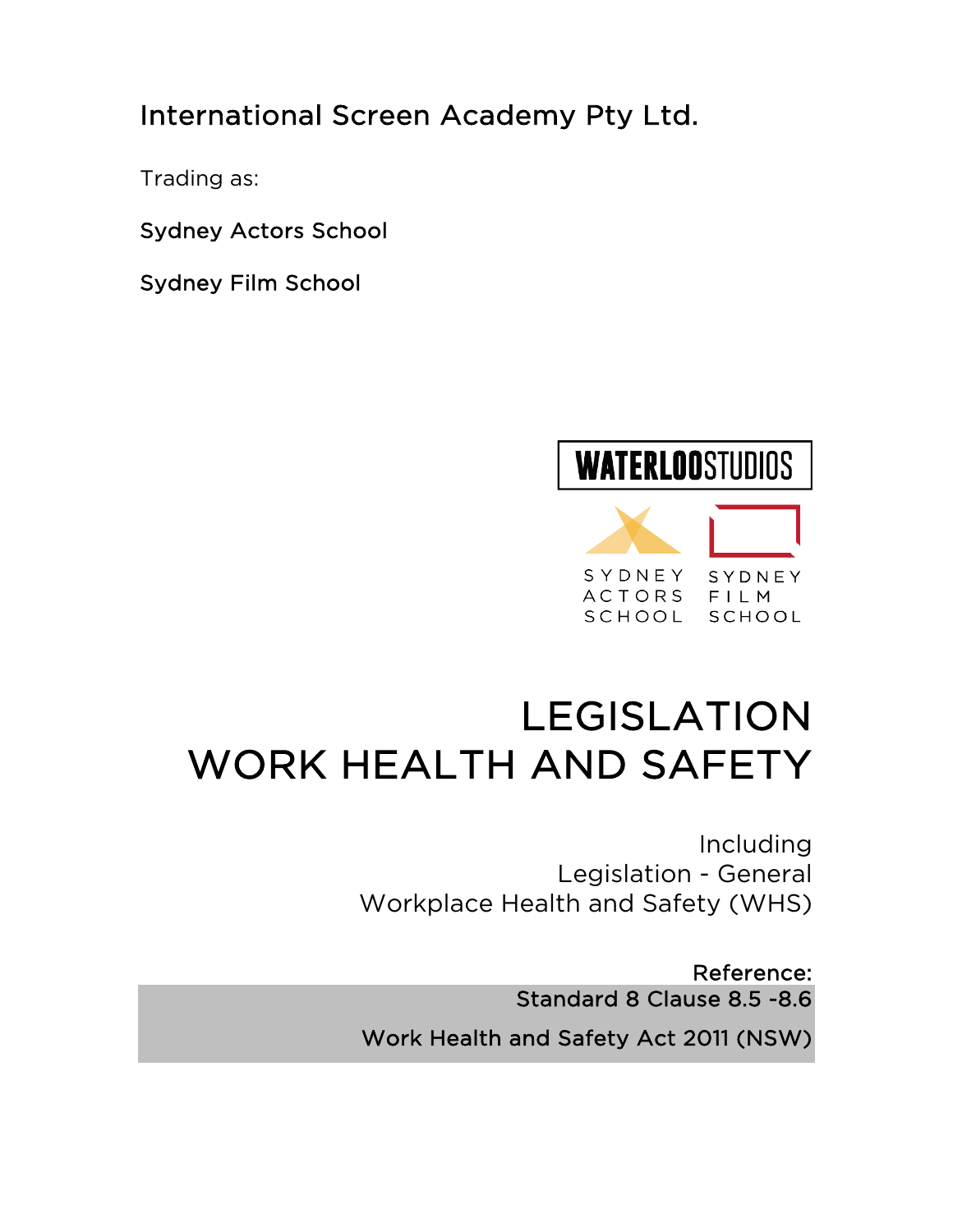# VERSION HISTORY

| <b>Policy Owner:</b>   |                  | <b>Executive Chairman</b>                          |  | Mr Simon Hunter    |         |
|------------------------|------------------|----------------------------------------------------|--|--------------------|---------|
| Document               |                  | General Manager                                    |  | Mr Ashley Curry    |         |
| Management:            |                  |                                                    |  |                    |         |
| File:                  |                  | POL_MNG Compliance with Legislation and WHS v2.3   |  |                    |         |
| Last Updated on:       |                  | 05/2019                                            |  | <b>Next Review</b> | 05/2020 |
|                        |                  |                                                    |  | Date:              |         |
| <b>Changes history</b> |                  |                                                    |  |                    |         |
| Number                 | Dates            | Changes summary                                    |  |                    |         |
| V2.3                   | May 2019         | Further customisation for ISA Pty Ltd              |  |                    |         |
| V2.2                   | August           | Customised for ISA Pty Ltd                         |  |                    |         |
|                        | 2018             |                                                    |  |                    |         |
| V <sub>2.2</sub>       | January          | Updated to National Code 2018                      |  |                    |         |
|                        | 2018             |                                                    |  |                    |         |
| V <sub>2.1</sub>       | May 2017         | Updated to National Code 2017                      |  |                    |         |
| V2.0                   | September        | Quality assurance check across documents with      |  |                    |         |
|                        | 2016             | reference to ASQA fact sheets and ESOS Act changes |  |                    |         |
|                        |                  | & Explanatory guide                                |  |                    |         |
| v1.0                   | <b>July 2016</b> | New standards for RTO's 2015                       |  |                    |         |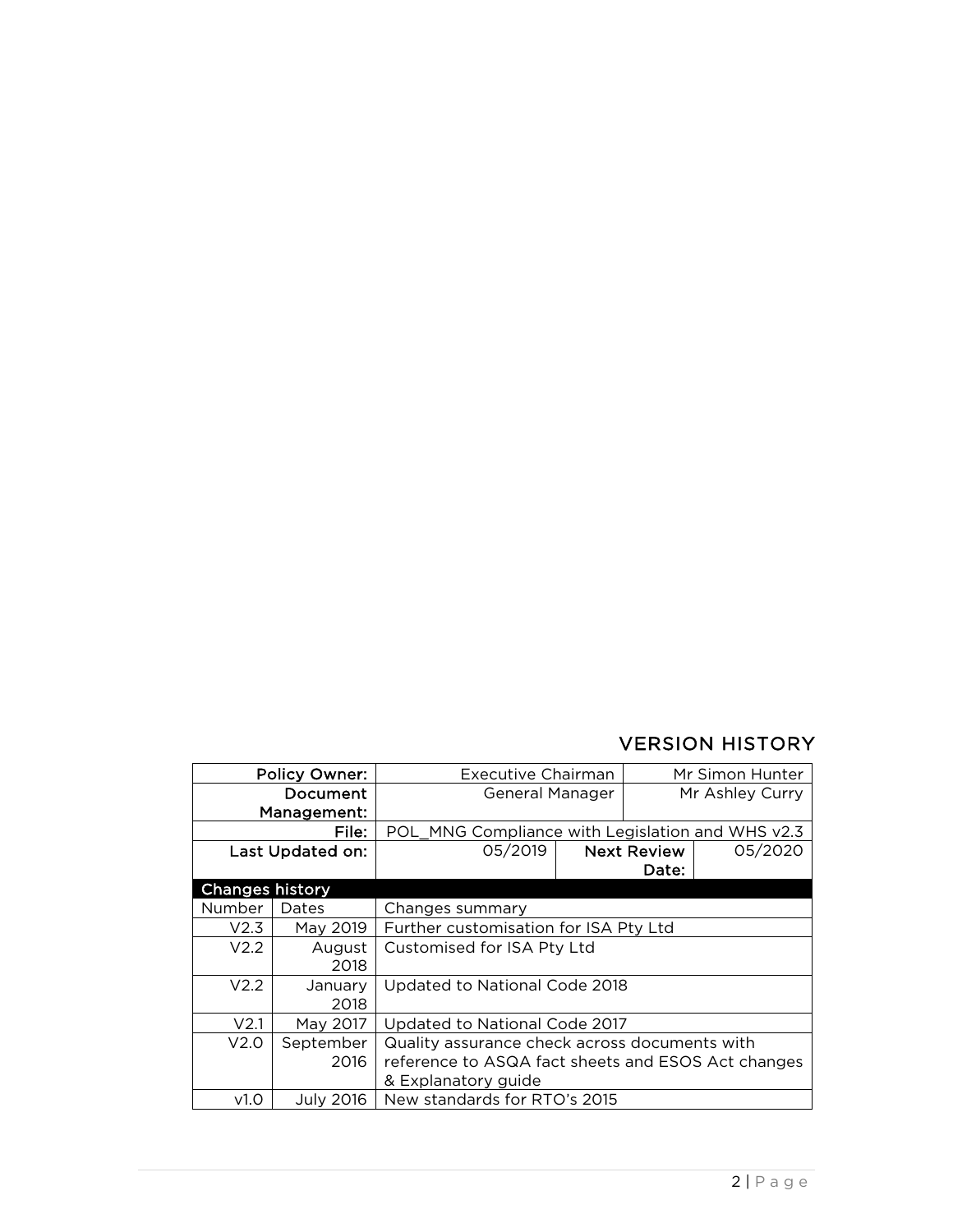# TABLE OF CONTENTS

| Legislation is accessible information accessed through external websites and  |  |
|-------------------------------------------------------------------------------|--|
| Accessible information and awareness on legislation for staff and             |  |
| Accessible information and awareness on legislation for students 6            |  |
| Notification of changes that affect staff, contractors and students  6        |  |
|                                                                               |  |
|                                                                               |  |
|                                                                               |  |
|                                                                               |  |
|                                                                               |  |
|                                                                               |  |
| External Training Premises or Equipment Safety Checks 12                      |  |
|                                                                               |  |
|                                                                               |  |
|                                                                               |  |
| Reporting 'Non-Disturbance' Accidents (Death or Serious Injury / Illness)  12 |  |
|                                                                               |  |
|                                                                               |  |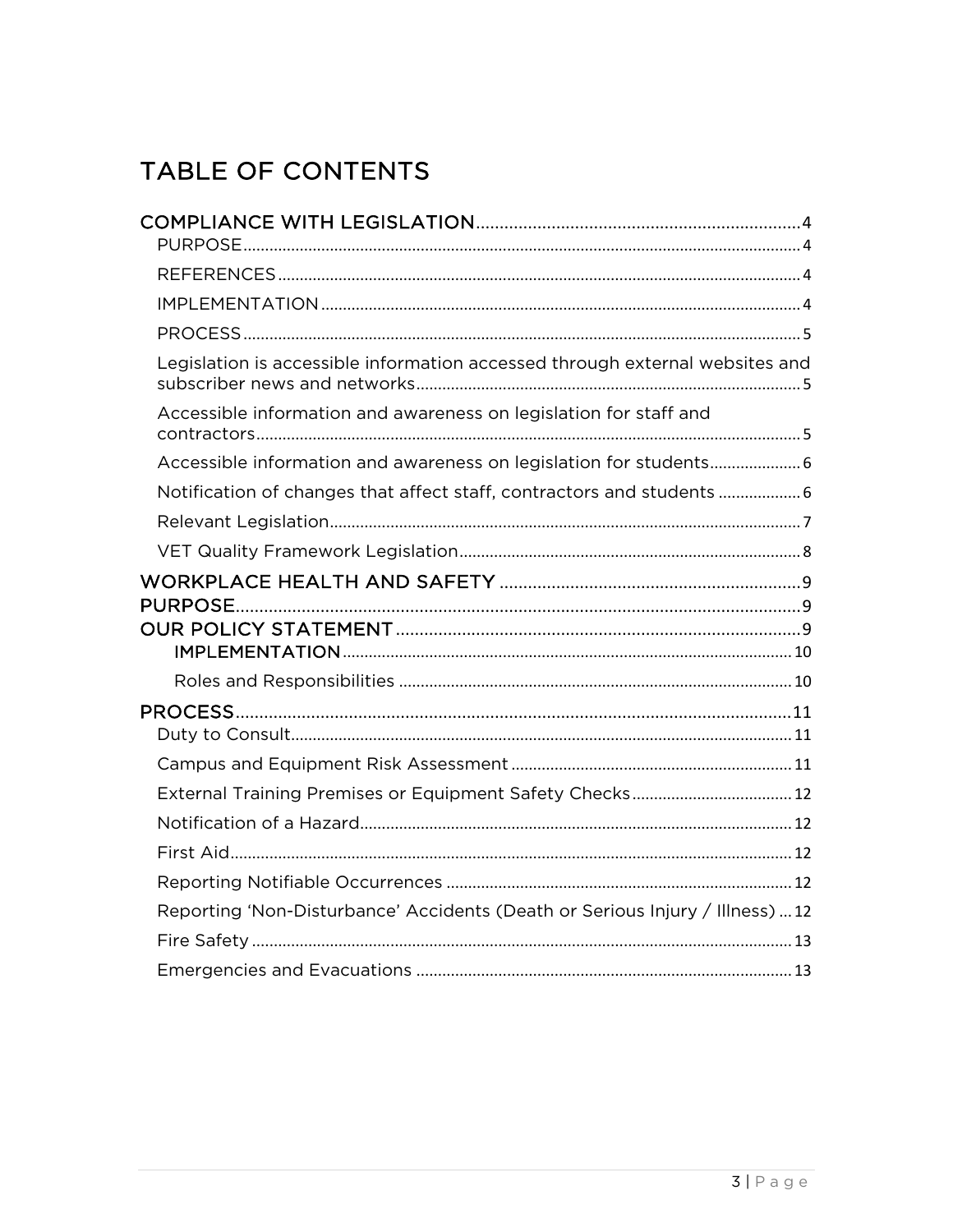# COMPLIANCE WITH LEGISLATION

# PURPOSE

International Screen Academy (ISA) trading as Sydney Actors School and Sydney Film School is a registered Australian company.

The company recognises and will comply with its obligations under NSW and Commonwealth legislation that are relevant to our operations.

In addition, the company through the Executive Chairman recognises the responsibilities and undertakings required of a Registered Training Organisation to meet and maintain systems that comply with the VET Quality Framework and VET legislation, the ESOS Act and National Code 2018. Reference to this legislation, regulations and standards are throughout our documentation and processes.

ISA will have an efficient notification process that informs staff, contractors, students and clients of changes that affect the services we deliver and where relevant, the impact of those changes to their circumstances.

# **REFERENCES**

| Standard 8      | Clause 8.5                                                      |  |
|-----------------|-----------------------------------------------------------------|--|
|                 | The RTO complies with Commonwealth, State and Territory         |  |
|                 | legislation and                                                 |  |
|                 | regulatory requirements relevant to its operations.             |  |
|                 | Clause 8.6                                                      |  |
|                 | The RTO ensures its staff and clients are informed of any       |  |
|                 | changes to legislative                                          |  |
|                 | and regulatory requirements that affect the services delivered. |  |
| NC <sub>6</sub> | Staff who interact directly with students are made aware of     |  |
| Student         | RTO's obligations under the ESOS Framework and potential        |  |
| Support         | implications for student arising from the exercise of these     |  |
| <b>Services</b> | obligations                                                     |  |

# IMPLEMENTATION

The Executive Chairman is responsible for compliance with legislation

The General Manager has responsibility for day to day notification of changes to legislation for staff and students

The Administration staff and Trainers and Assessors will be informed about and work within legislation guidelines through the policies.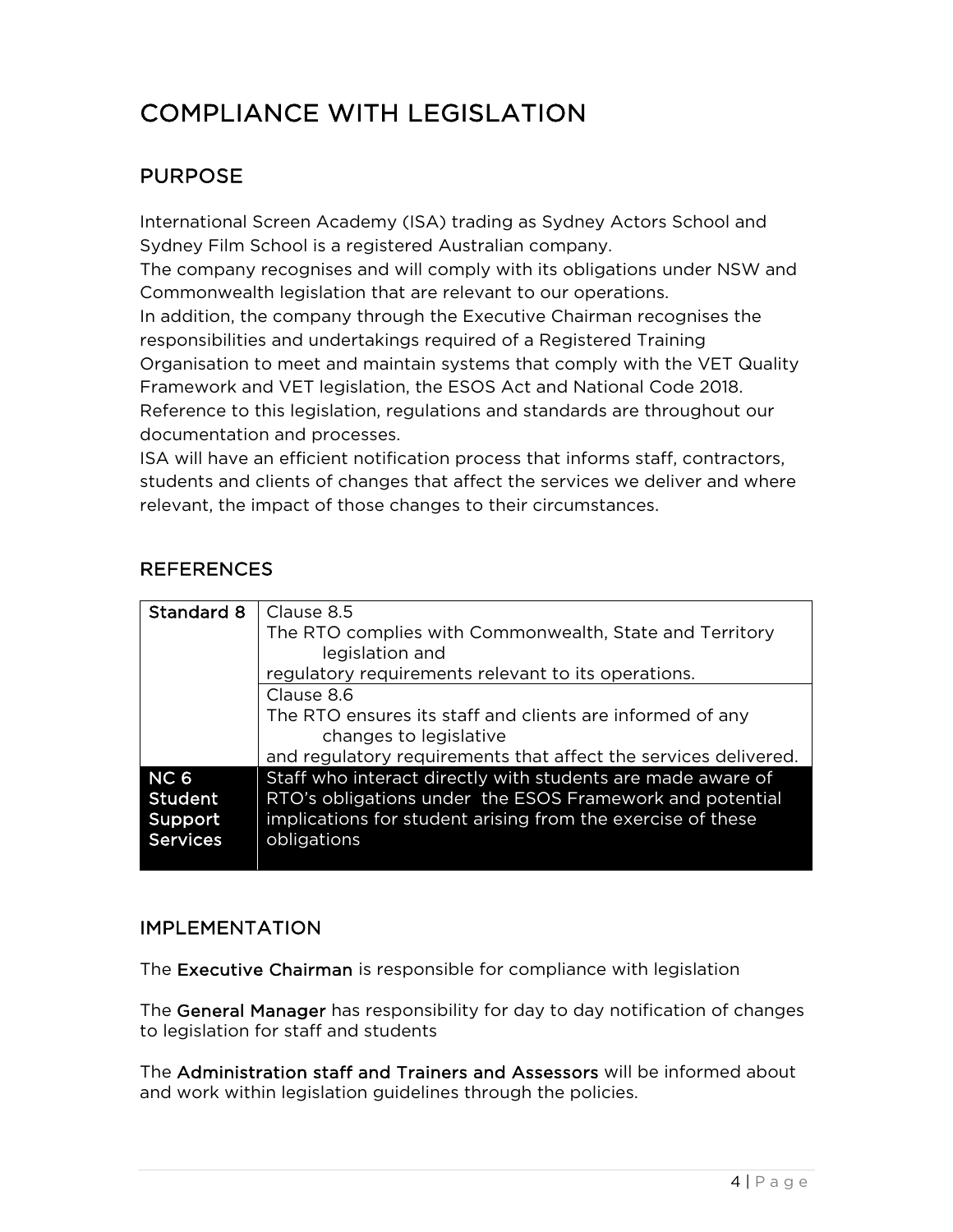# PROCESS

# Legislation is accessible information accessed through external websites and subscriber news and networks

Our RTO is not a large organisation and in the education environment we find that legislation and guidelines are regularly changing. The General Manager will manage the RTO's compliance with legislation. The low risk approach to ensuring the key staff is abreast of legislation is to adopt the following strategies:

- We use legislation websites and regulatory agency links to refer to the latest legislation
- We subscribe to relevant legislation website updates, regulatory agency and industry body newsletters that keep our key staff aware of legislative changes and the implications of those changes for our company and its staff and clients
- Our key staff will participate in relevant professional development and share this information with the team at a level that is appropriate for our size of organisation.
- We include references to essential legislation in our policies and apply the legislation in our affected documents and operating procedures
- We implement company obligations pertaining to legislation through key staff position descriptions and roles. The organisation will have officers with responsibilities such as safety, fire and evacuation, accident and critical incident management, first aid and student welfare.
- External expertise is used to provide the organisation with specific professional skills and advice in legislation related areas such as finance, taxation, ASQA compliance, consumer affairs and mediation, WHS, workers compensation, technology and privacy.

# Accessible information and awareness on legislation for staff and contractors

- All staff and contractors will be provided access to the Policy Manual and related and relevant documents and legislation through the server and links to external websites
- All staff and contractors will sign a position description and employment contract that refers to legislation and duty of care and responsibilities.
- All staff and contractors complete an induction into the organisation. Induction includes a checklist that refers to compliance and legislation and the rights and responsibilities of staff and contractors.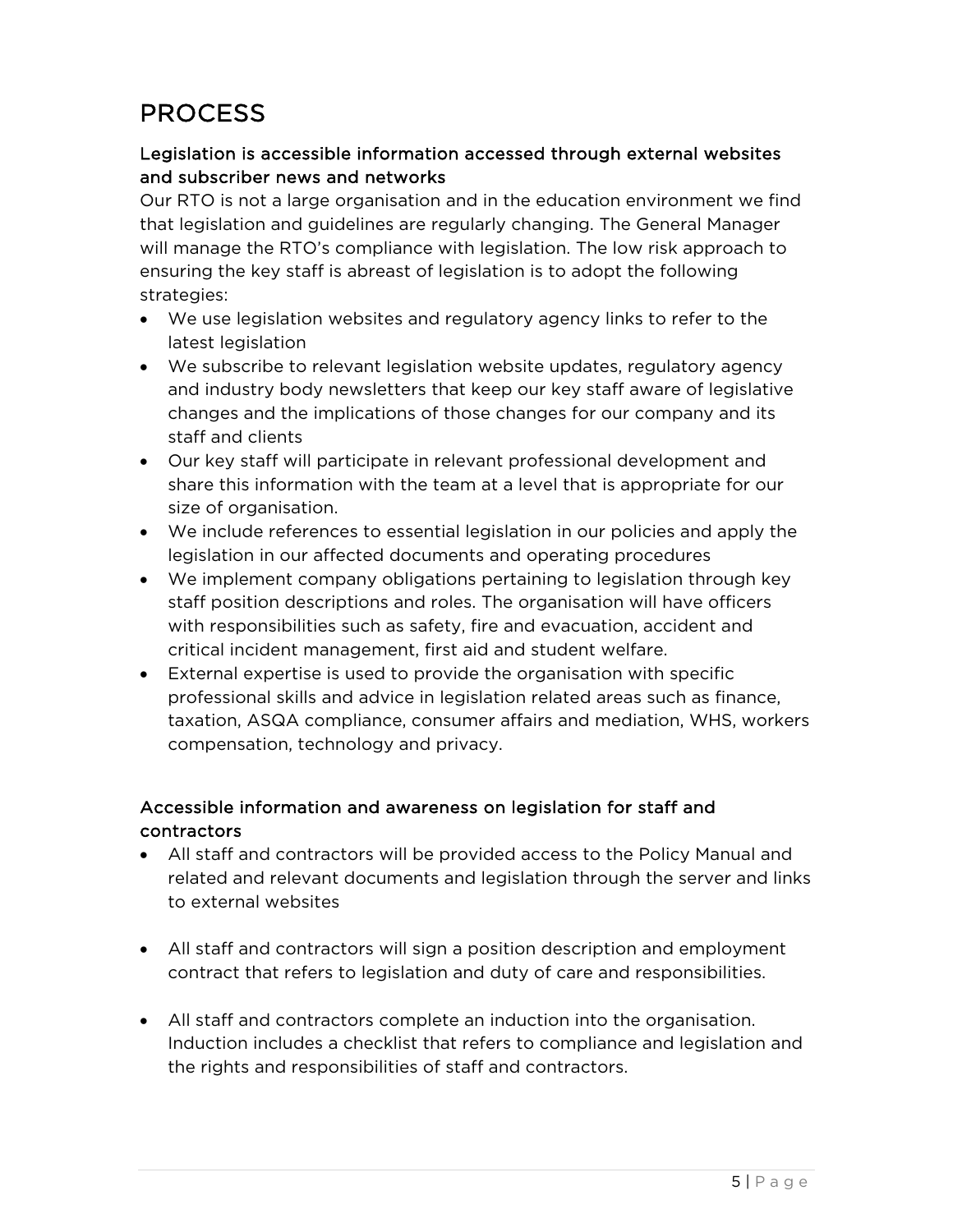• All trainers and assessors will be supplied with and sign the RTO Code of Conduct that emphasises their duty of care and responsibilities under legislation and regulation and training packages. All trainers and assessors will be able to induct students and take new groups through room safety, hazard reporting, fire and evacuation procedures, accident and first aid procedures and more.

#### Accessible information and awareness on legislation for students

- All students will have access to "Plain English" explanations around key legislation through the website and handbook.
- We will provide links to legislation and relevant compliance websites through our website. This includes the VET Quality Framework, the ESOS Act and role of ASQA.
- We will refer to legislation obligations as part of the agreement between ISA and the student and this is signed and accepted by the parties.
- All students complete an RTO and course induction. We will refer to legislation obligations and our duty of care and the student's rights and obligations at the induction which is signed off by the student and placed in the student file or accepted electronically.

#### Notification of changes that affect staff, contractors and students

- The General Manager will manage the RTO's compliance with legislation. Compliance with legislation, in particular the VET Quality Framework and Standards for RTO's 2015 and National Code 2018 is an item on the management meeting agenda.
- Where legislation affecting staff and contractors is changed and the staff and contractors need to be informed, the delegated manager will communicate the changes using:
- o Staff newsletters or notification updates from the Manager by email with hyperlinks embedded in the notifications;
- o Notices of changes to policy or procedure with hyperlinks or file references;
- o Agenda items on operations weekly meetings
- o Agenda items on the trainer meetings and management meetings
- o Specific professional development for staff and contractors as required

Staff and contractors can access up to date legislation on the following website links: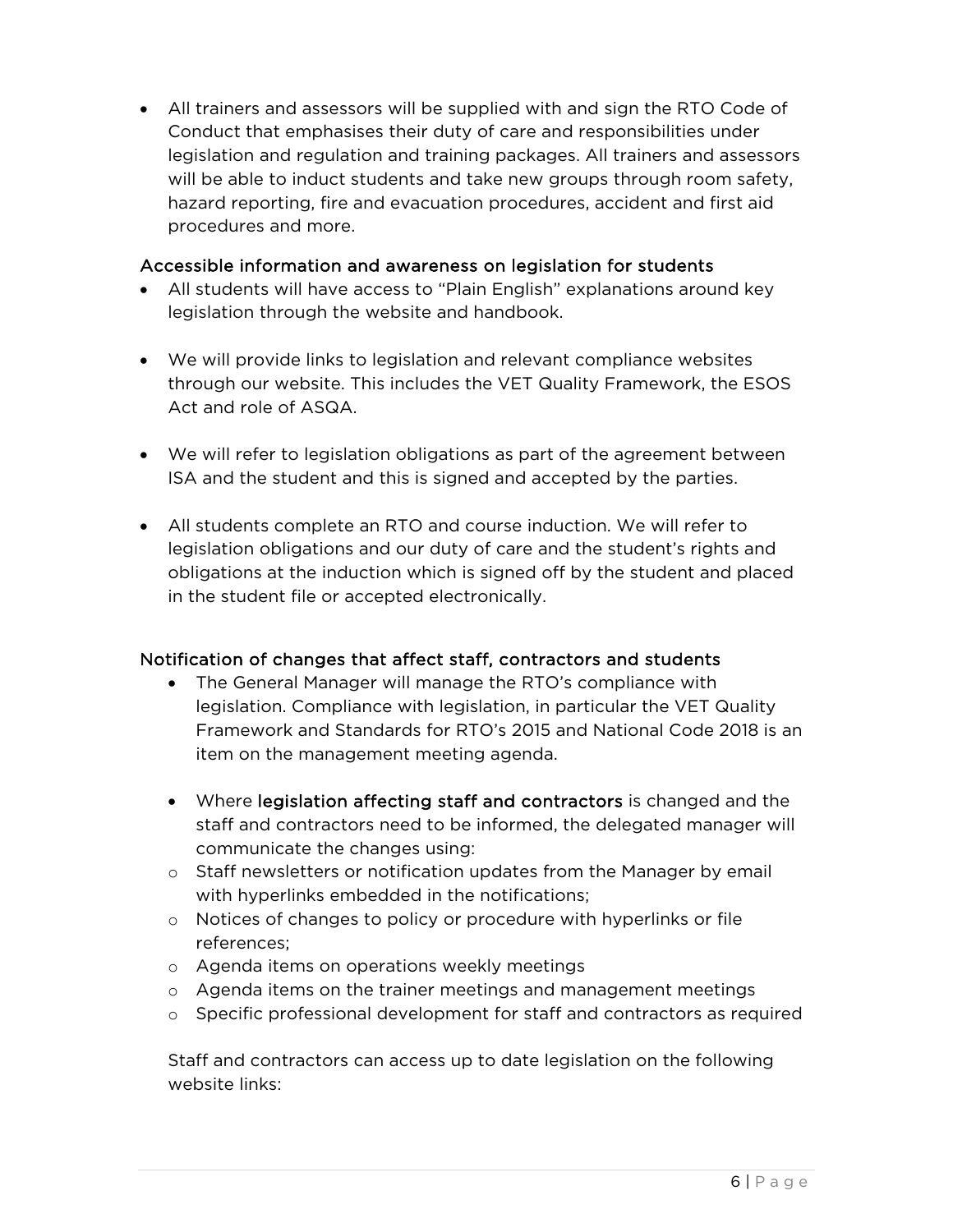- www.training.com.au
- http://www.asqa.gov.au
- www.training.gov.au
- http://cricos.education.gov.au
- www.austLII.com.au
- www.safeworkaustralia.gov.au
- www.safework.nsw.gov.au
- www.fwa.gov.au
- Where legislation affecting students is changed and the students need to be informed, the communication can take a number of forms including:
- o News notices on the website
- o Social media notices (if used and relevant)
- $\circ$  Emails where the change to legislation is particularly important and requires follow up by the student
- o Changes to teaching content and a record of teaching that content during a course

#### Relevant Legislation

#### General: Relevant legislation that the RTO will comply with includes:

- Affirmative Action (Equal Opportunity for Women) Act 1986
- Age Discrimination Act 2004
- Copyright Act, 1879. 42 Vic No 20 (Reprinted March 1979)
- Disability Discrimination Act 1992 (Commonwealth)
- Disability Standards for Education 2005 (Commonwealth)
- Equal Employment Opportunity Act (1987)
- Fair Work Act (2009) and related regulations and guidelines
- Human Rights and Equal Opportunity Commissions Act 1986 (Commonwealth)
- Human Rights Legislation Amendment Act 1999
- Anti-Discrimination Act 1991
- Privacy Act 1988 (Commonwealth)
- Privacy Regulations 2013 (Commonwealth)
- Privacy Amendment (Enhancing Privacy Protection) Act 2012 (Privacy Amendment Act)
- Racial Discrimination Act 1975 (Commonwealth)
- Sex Discrimination Act 1984 (Commonwealth)
- Work Health and Safety Act 2011(NSW)
- Work Health and Safety Regulation 2017 (NSW)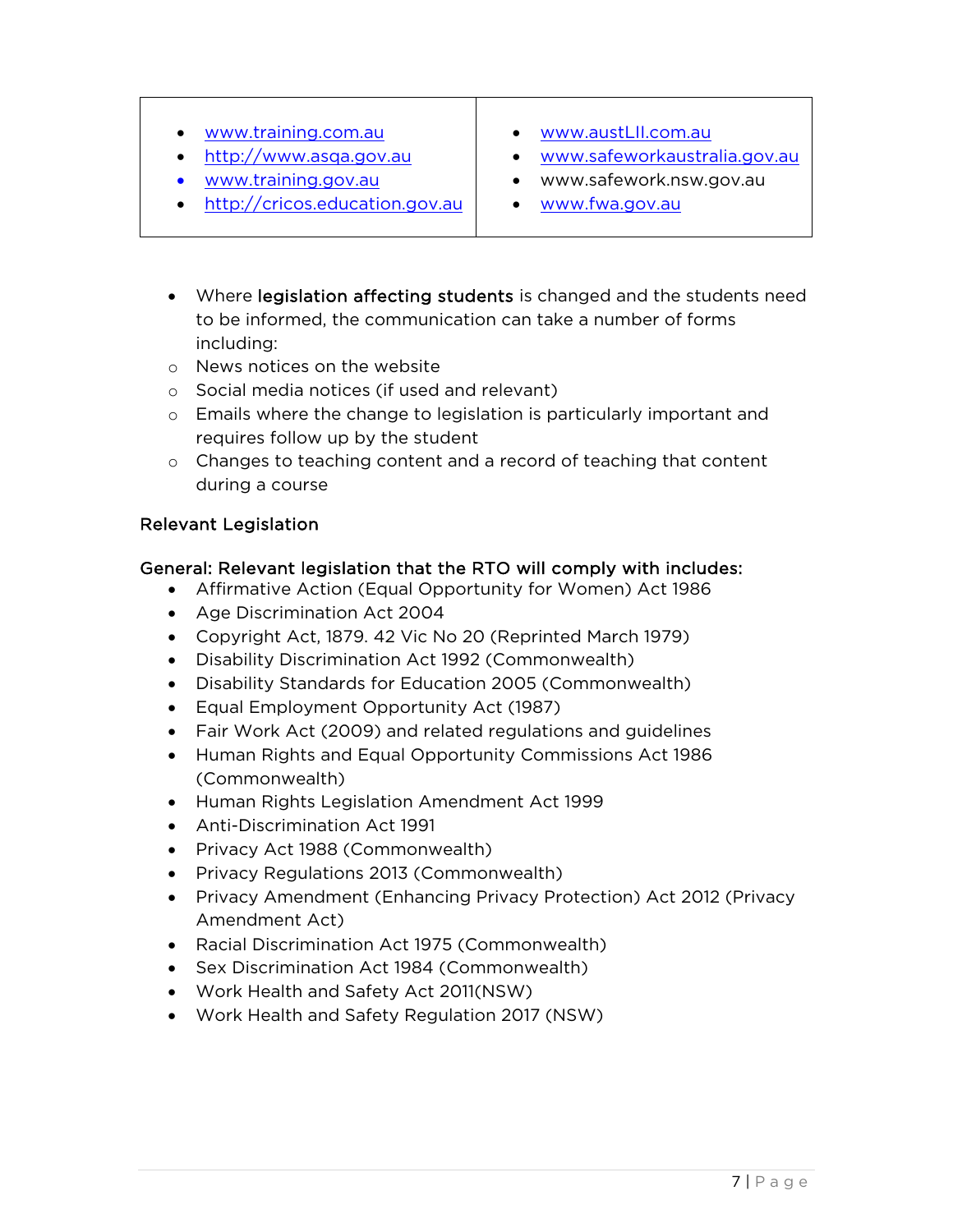#### VET Quality Framework Legislation:

ISA is an approved Registered Training Organisation (RTO) abd CRICOS provider under the National Vocational Regulator (ASQA). www.asqa.gov.au There is extensive coverage of RTO and CRICOS legislation and other guidance on the ASQA website. Our company and its policies and procedures and programs will comply with the following legislation.

- National Vocational Education and Training Regulator Act 2011
- Fit and Proper Person Requirements 2011 & Explanatory Statement
- Data Provision Requirements 2012 & Explanatory Statement
- Financial Viability Risk Assessment Requirements 2011 & Explanatory Statement
- Standards for Registered Training Organisations (RTO's) 2015 & Explanatory Statement
- ASQA Guidelines and General Directions as advised on the ASQA website.

#### CRICOS Legislation and Standards:

ISA is a registered provider on the Commonwealth Register of Institutions and Courses for Overseas Students (CRICOS). The institution and courses are listed on CRICOS at: http://cricos.education.gov.au/

A registered provider must comply at all times with the:

- Education Services for Overseas Students Act 2000 (ESOS Act)
- Education Services for Overseas Students Regulations 2001, and
- National Code of Practice for Registration Authorities and Providers of Education and Training to Overseas Students 2018
- ASQA Guidelines and General Directions as advised on the ASQA website.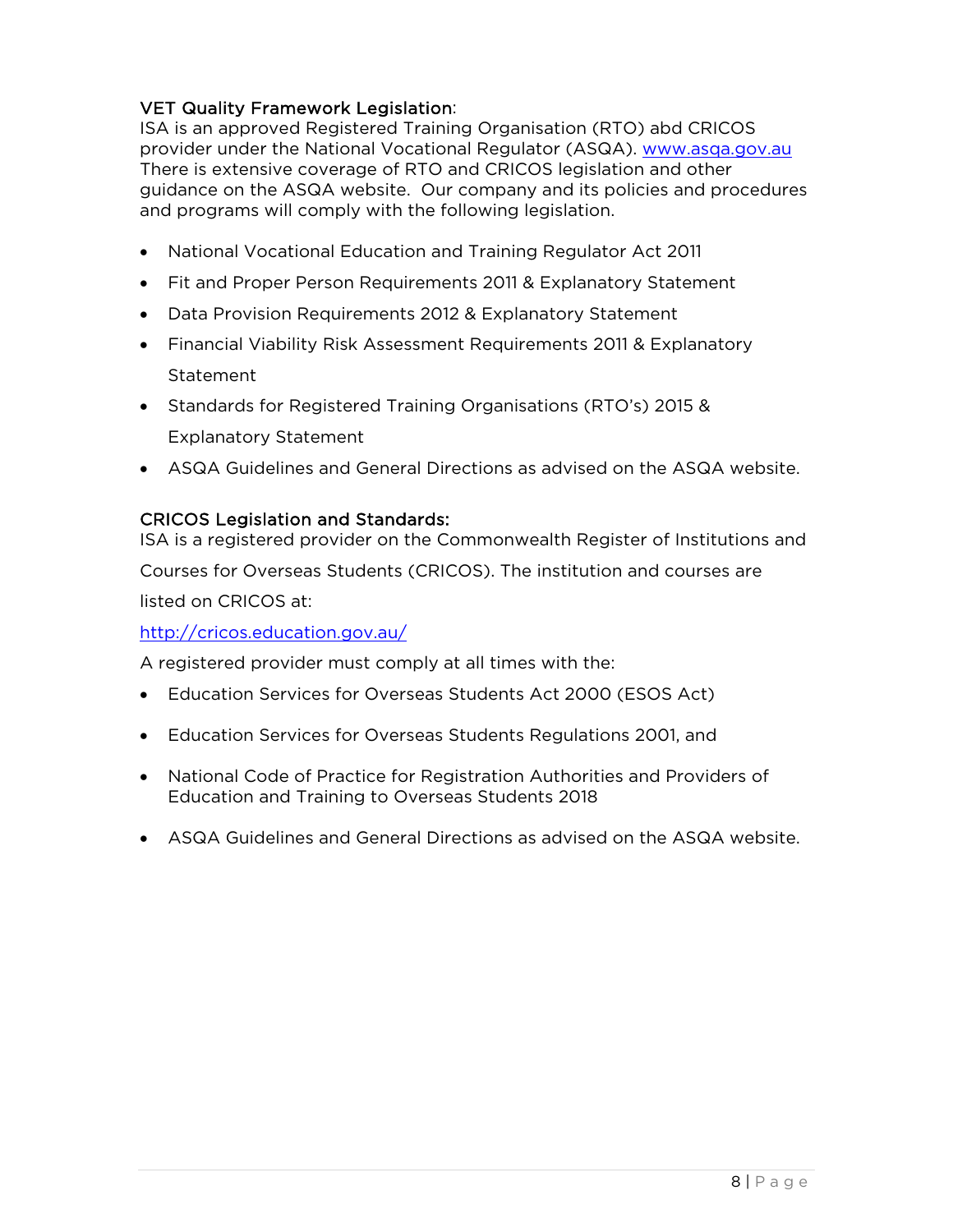# WORKPLACE HEALTH AND SAFFTY

# PURPOSE

The Health and Safety Policy establishes the International Screen Academy's commitment to the principles and practices of workplace health and safety (WHS) in order to protect the health and safety of the ISA community and environment.

# OUR POLICY STATEMENT

#### ISA's WHS Statement

International Screen Academy is committed to maintaining the health and safety of the ISA Community and environment.

This applies to all workers, students, and other persons associated with the Academy and in the course of approved activities on and outside the campus.

To enable us to provide a healthy and safe workplace, we will:

• ensure effective governance and oversight of ISA's performance in health and safety;

• develop and enhance a proactive safety culture;

• implement a health and safety management system that complies with WHS legislation and adopts the principle of continuous improvement;

• establish and monitor measurable objectives for health and safety, targeting continual improvement for eliminating injury and illness;

• allocate suitable financial and physical resources to support WHS

• use consultation and communication channels to discuss and resolve health and safety matters;

• provide safe and suitable equipment and infrastructure for ISA activities; and

• implement a return to work program to support staff who have been harmed or injured to return to work in a safe and timely manner.

#### REFERENCE

| Standard 8   Clause 8.5 |                                                                 |  |
|-------------------------|-----------------------------------------------------------------|--|
|                         | The RTO complies with Commonwealth, State and Territory         |  |
|                         | legislation and                                                 |  |
|                         | regulatory requirements relevant to its operations.             |  |
|                         | Clause 8.6                                                      |  |
|                         | The RTO ensures its staff and clients are informed of any       |  |
|                         | changes to legislative                                          |  |
|                         | and regulatory requirements that affect the services delivered. |  |
| Legislation             | Work Health and Safety Act 2011(NSW)                            |  |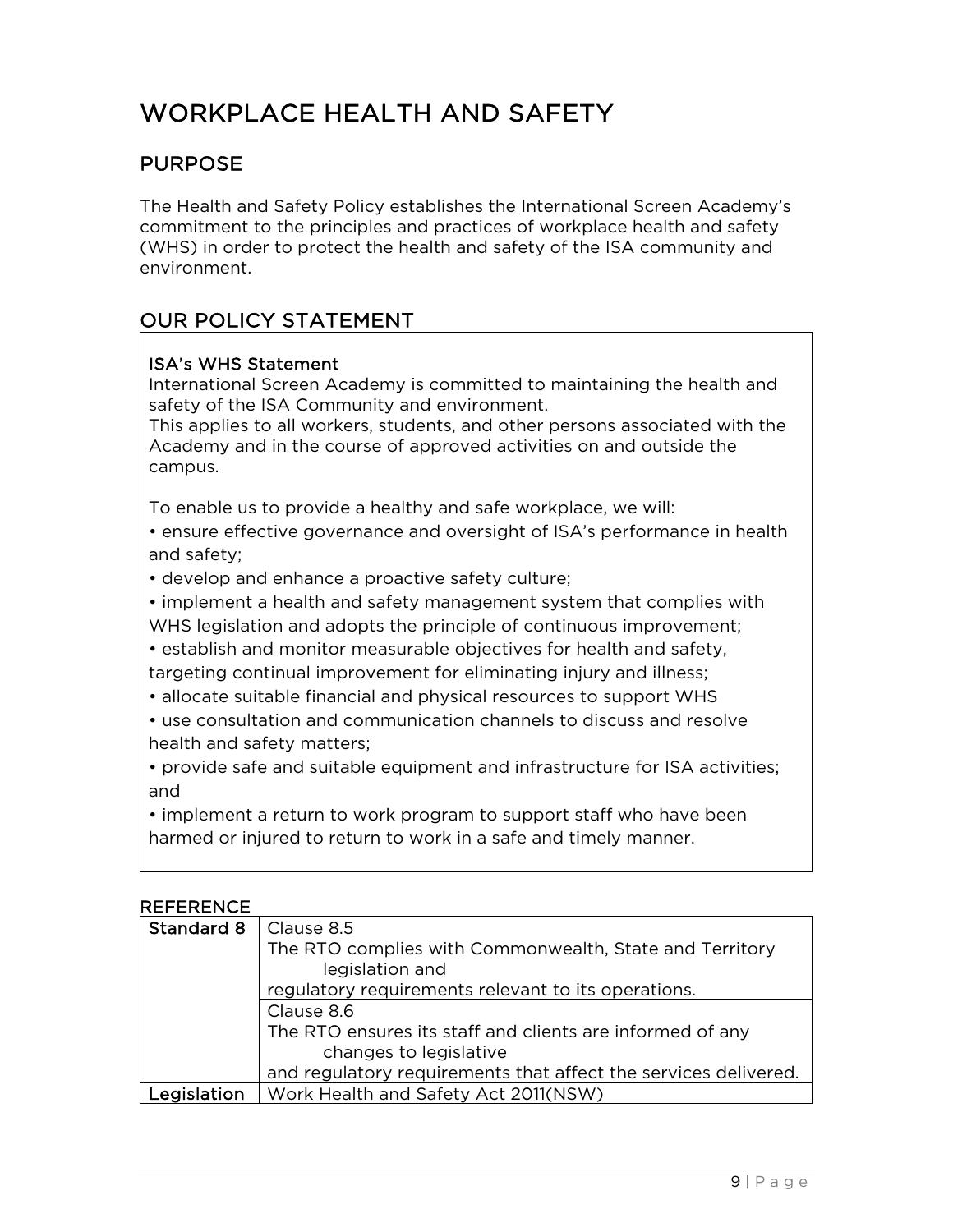| Work Health and Safety Regulation 2017 (NSW |
|---------------------------------------------|
|                                             |

# IMPLEMENTATION

Roles and Responsibilities

#### Executive Chairperson

The Executive Chairperson is responsible for overseeing the performance of the International Screen Academy regarding WHS and undertaking activities to address due diligence obligations.

# The Health and Safety Committee (HSC) is responsible for:

• discussing, setting, and monitoring the ISA health and safety goals;

• confirming implementation of the health and safety system through the key staff and safety officers to meet duty of care responsibilities and control health and safety risks within the WHS legislation and associated regulations as they relate to the delivery of academic and professional endorsed activities; and;

• reporting to the Executive Chairman on ISA health and safety performance against goals. NOTE: Workers compensation and individual injuries are not a responsibility of the committee

# Safety Officers

The Safety Officers, as per the Work Health and Safety Act 2011 (NSW), are responsible for ensuring:

• their knowledge of health and safety matters is maintained;

• the activities, operations, and equipment are safely managed using the risk management process and that applicable safe working instructions and procedures for hazardous activities are in place;

• there are processes in place to receive information about incidents, hazards and risks in a timely manner;

• There is regular risk assessment, monitoring and reporting of health and safety across the campus, its facilities and equipment and workers in the provision of academic and professional endorsed activities and;

• The activity of the Safety Officers and their responsibilities are reported to the HSC.

# General Manager, Heads of Departments

The General Manager and Heads of Departments within operations and academic are responsible for the following within their area of management: • promote the duty of care that health and safety as central to the culture of the Academy;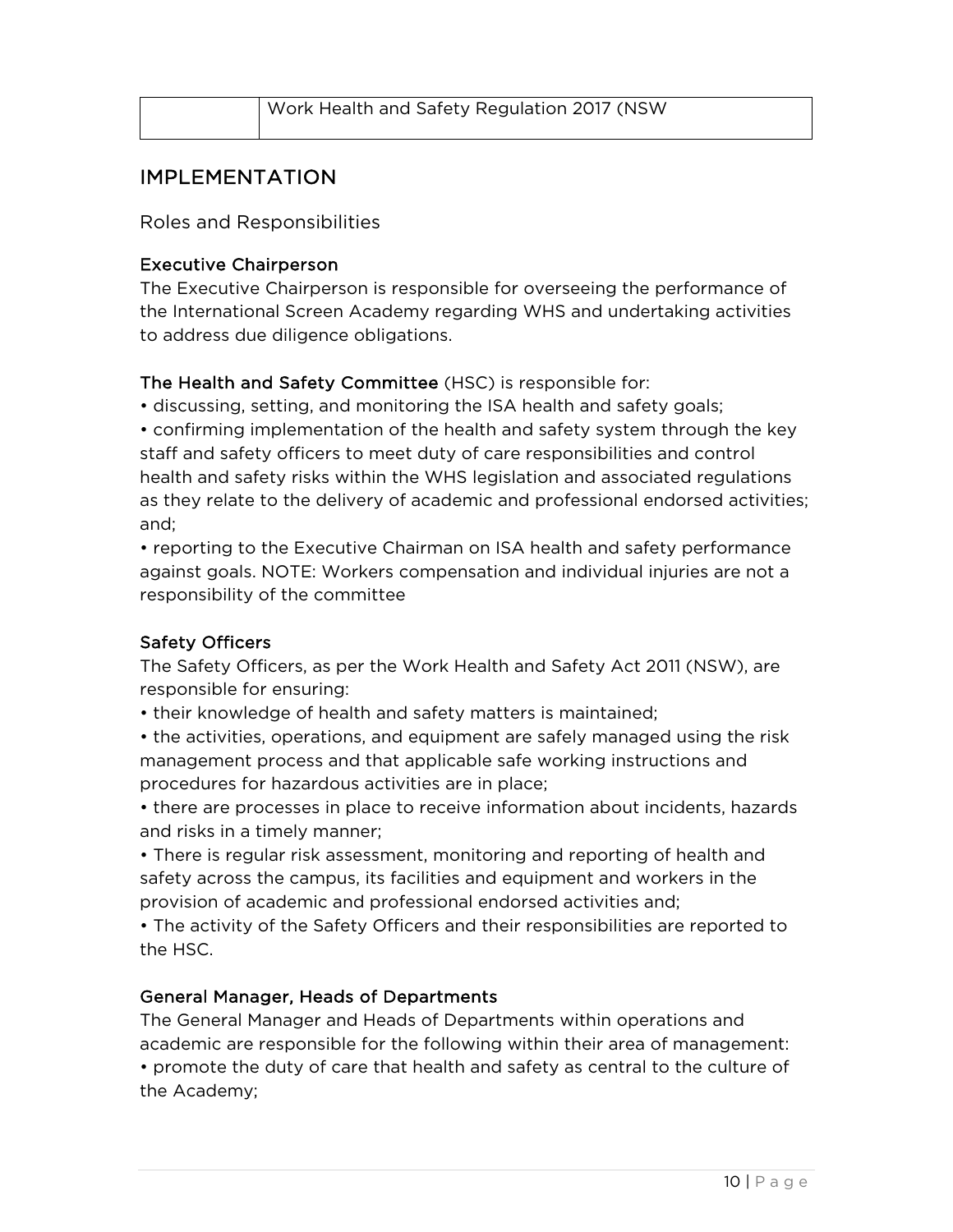• educate and inform the workplace through the distribution of information and training to ensure WHS competency; and

implement the duty of consult by participating in safety consultation arrangements;

• ensure trained staff in First Aid are accessible on campus over operational hours;

• ensure technical and specialist staff are on campus to co-ordinate the access and use of equipment;

• encourage incident reporting, lead incident investigations and implement control measures;

• engage in the injury management process when a community member sustains an injury;

# Workers and Students

Workers and students are responsible for:

• taking reasonable care for their own health and safety and not adversely impacting the health and safety of others;

• following reasonable safety instructions and directions from staff and

• reporting health and safety injuries, hazards, and near miss events

# PROCESS

#### ISA uses Safe Work NSW guides and relevant materials in the health and safety processes

This is a guide to the processes ISA follows.

#### Duty to Consult

WHS will be an agenda item at all management meetings.

The Health and Safety Committee (HSC) will manage consultation.

The General Manager and Heads of Department will implementation consultation and communications.

WHS policy and practices are included in the induction program for all employees and trainers.

WHS policy and practices are included in the orientation program for all students.

# Campus and Equipment Risk Assessment

The Safety officer, technical officer or other staff members, conduct planned, and regular risk assessments and safety checks of the campus, equipment and external facilities using Workplace Health and Safety Risk assessment process and recommended Safe Work forms and checklists.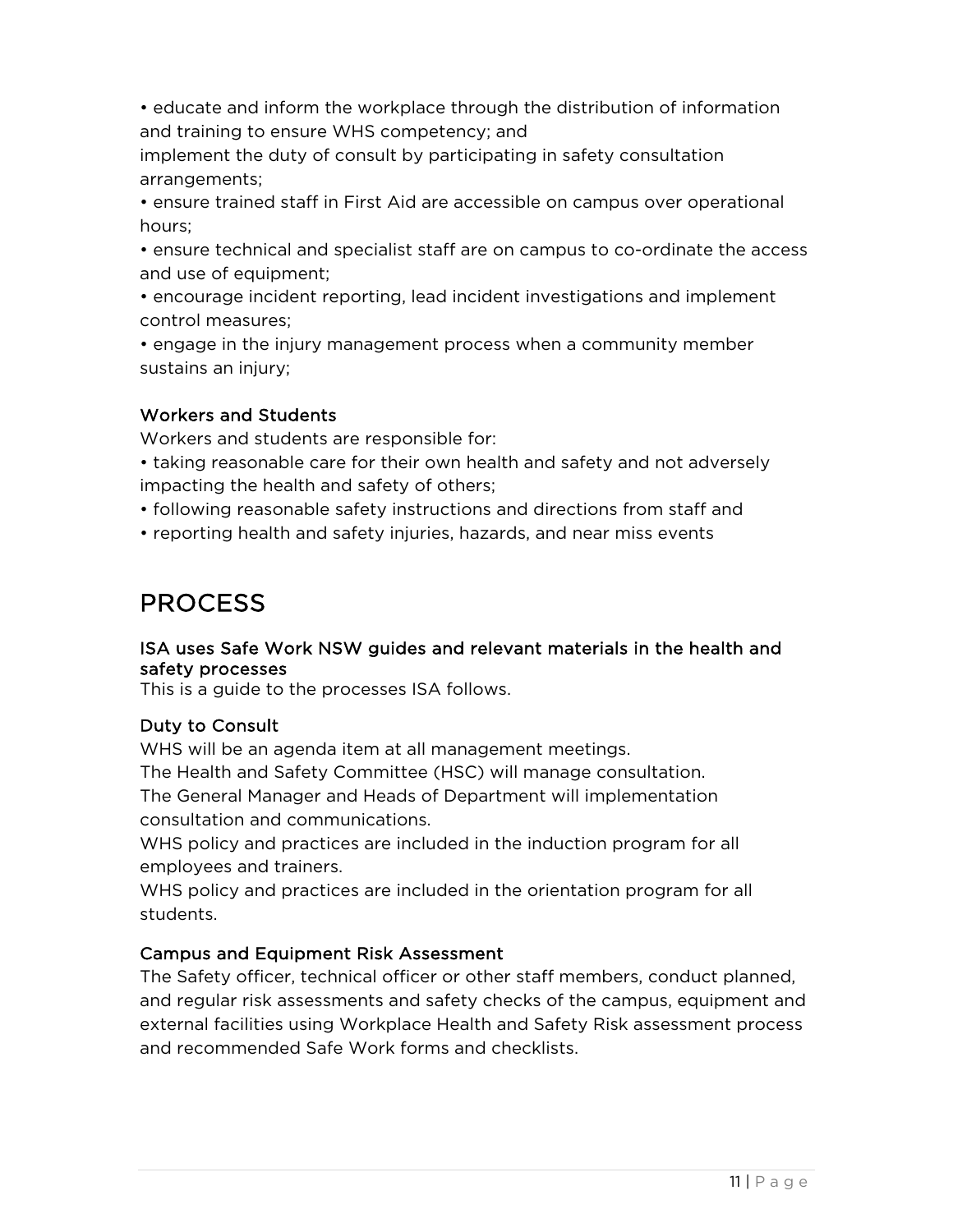# External Training Premises or Equipment Safety Checks

In the case of external premises and related equipment that will be used for workshops, a check will be undertaken prior to signing any agreement for its use.

A report will be retained by the Safety Officer.

When a trainer uses the external premises, he will be supplied with a venue and equipment checklist that provides information to check when setting up for that venue and process for notification if risks are identified.

#### Notification of a Hazard

A member of staff or contractor or student who identifies a hazard or potential hazard in their daily work or activities on campus will notify the administration office initially or the Safety Officer. Following procedures, there will a hazard and risk assessment conducted with actions that follow. The General Manager will consider the recommendation and any additional information that may be required and authorise action.

#### First Aid

A First Aid kit is at our workplace.

A nominated staff member will be trained in first aid.

A First Aid officer will be identified and on site at campus during operating hours.

Injuries will be reported to the First Aid Officer or the Safety Officers and to Work Safe NSW where necessary (See below).

# Reporting Notifiable Occurrences

A person incurring an injury or serious illness should advise the designated First Aid person if able to do so.

The First Aid Officer will, if the situation warrants it, arrange for the person to be sent to the Emergency Department of the hospital or call for a doctor. Other action will depend on the circumstances of the case.

The First Aid Officer or Safety Officer will enter the particulars on the Injury and Incident Report Form of the incident and the action taken.

The General Manager will notify the insurance company of the circumstances within 48 hours of the occurrence of the injury or illness. A claim may be required and will follow procedures.

# Reporting 'Non-Disturbance' Accidents (Death or Serious Injury / Illness)

On receiving a report of a 'non-disturbance' accident the General Manager will be immediately contacted and will give emergency aid if possible. Ambulance, police (and Fire Brigade if necessary) will be called immediately as required.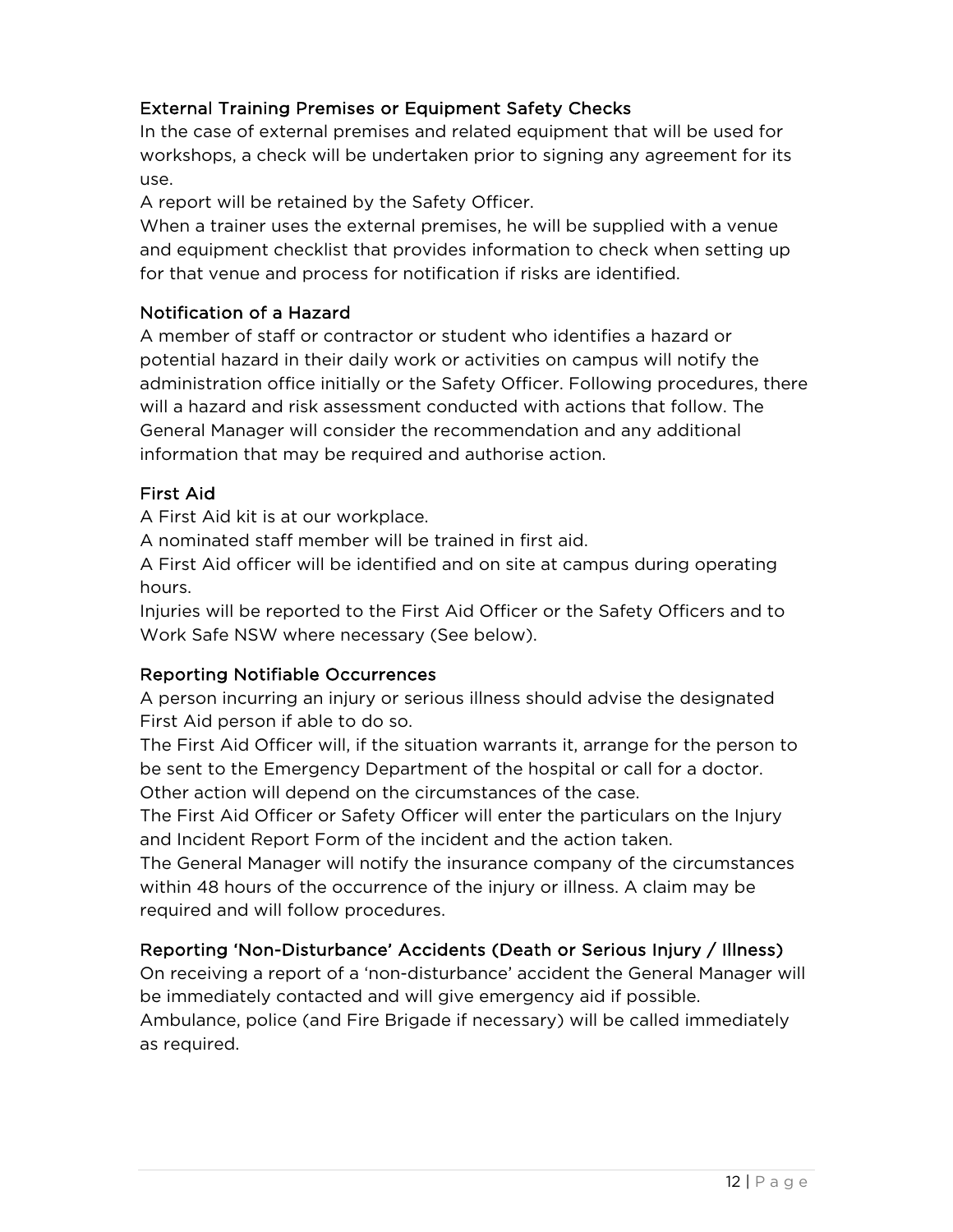A 'non-disturbance 'area of at least 4 metres will be established around the location of the accident if possible.

An Injury and Incident Report Form is to be completed by the injured employee's supervisor or students trainer and a copy will to be forwarded to the General Manager as soon as possible.

In the case of an injury or death, or an illness believed to be attributable to a hazard in the workplace or where our staff may be working off campus at another location, an Incident Report is to be completed following procedures. The General Manager will notify the insurance company of the circumstances within 48 hours of the occurrence of the injury or illness. A claim may be required and will follow procedures.

# Fire Safety

ISA will observe all relevant fire safety requirements. Fire-fighting equipment across the campus will be checked and tagged very six months and a fire drill will be held annually as part of the office fire evacuation training procedures. The Safety Officer will exercise general oversight of fire safety requirements at all times.

A nominated staff member will be trained in evacuation and fire safety appropriate for the size of our organisation.

#### Emergencies and Evacuations

ISA acknowledges its responsibility under WHS legislation to maintain a safe and healthy workplace and acknowledges the development and observance of sound emergency and evacuation procedures as part of that responsibility.

The Safety Officer will be trained in emergency and evacuation procedures for the campus.

The Trainers will complete emergency and evacuation training as part of their induction.

There will be clear signage and instructions across campus following workplace procedures that include the Exit Procedure and identification of the location of exits, gathering points, fire extinguishers and First Aid kits.

The Trainers will explain the emergency and evacuation procedures to students in the first session of any subject. They will highlight any particular safety considerations associated with that subject e.g. dangers in the use of special equipment, or health issues associated with physical activity, and satisfy themselves that the students are familiar with the dangers and the procedures to be followed to address them.